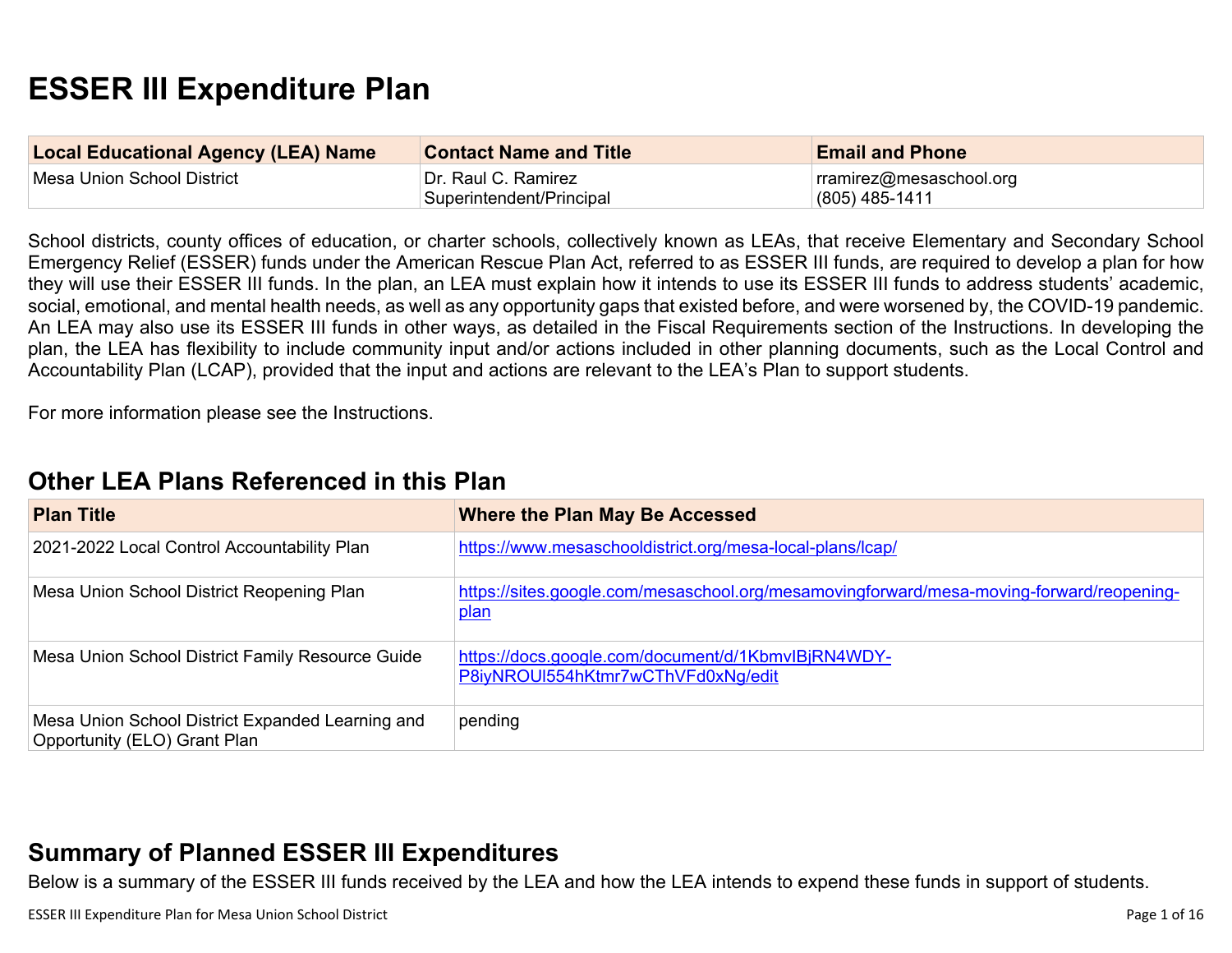#### **Total ESSER III funds received by the LEA**

\$237,545

| <b>Plan Section</b>                                                                      | <b>Total Planned ESSER III</b> |
|------------------------------------------------------------------------------------------|--------------------------------|
| Strategies for Continuous and Safe In-Person Learning                                    | \$10,000                       |
| Addressing Lost Instructional Time (a minimum of 20 percent of the LEAs ESSER III funds) | \$227, 545                     |
| Use of Any Remaining Funds                                                               | N/A                            |

#### **Total ESSER III funds included in this plan**

\$237, 545

## **[Community Engagement](#page-11-0)**

An LEA's decisions about how to use its ESSER III funds will directly impact the students, families, and the local community. The following is a description of how the LEA meaningfully consulted with its community members in determining the prevention and mitigation strategies, strategies to address the academic impact of lost instructional time, and any other strategies or activities to be implemented by the LEA. In developing the plan, the LEA has flexibility to include input received from community members during the development of other LEA Plans, such as the LCAP, provided that the input is relevant to the development of the LEA's ESSER III Expenditure Plan.

For specific requirements, including a list of the community members that an LEA is required to consult with, please see the Community Engagement section of the Instructions.

A description of the efforts made by the LEA to meaningfully consult with its required community members and the opportunities provided by the LEA for public input in the development of the plan.

During 2020-2021, Mesa Union School District established several committees whose input on school reopening and other related matters have shaped the areas of focus addressed in this plan. In order to focus on a safe reopening to in-person instruction, Mesa Union utilized a variety of stakeholder surveys, community focus groups and assessment data to identify areas of strength, growth and need. One important survey that gathered significant input was the YouthTruth survey of parents, families and students in grades 5-8. Furthermore, Mesa Union organized two reopening committees: one was composed of Mesa parents across various grade levels, while the other comprised of district staff. Both committees provided input toward the implementation of the district's reopening plans and also provided input on the learning, social and emotional needs of students. Additionally, Mesa's School Leadership Team also provided input on the areas of instructional focus and professional learning during 2020-2021 and continues to do so in 2021-2022. In the process of opening the 2021-2022 school year,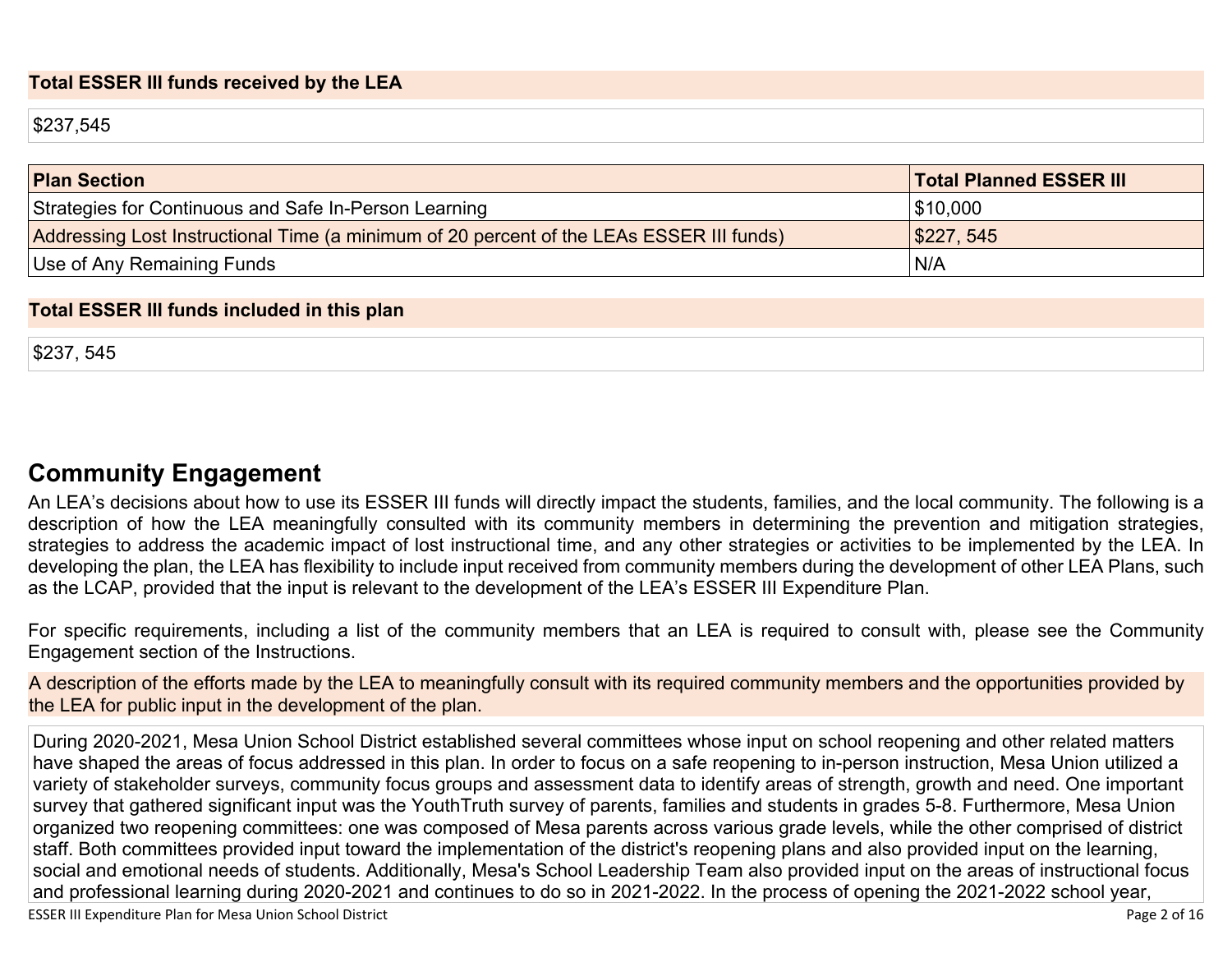grade-level teams were also consulted on the supports needed to best support the learning of students attending in-person, as well as those who would begin the year on long-term independent study. The meetings with the district's Local Control Accountability Plan (LCAP) Parent ESSER III Expenditure Plan for Mesa Union School District Page 3 of 15 Advisory Committee during Spring 2021 have also served to inform the contents of the plan, while also ensuring that this plan does not exist in isolation or removed from other district plans and priorities. Finally, Mesa Union has continued to find other means of informing parents, families and community. The district has continued to hold monthly Community Gatherings (virtual Zoom meetings) with an average of over 100 attendees. Most recently, Mesa Union has also brought together a committee of a cross-section of stakeholders branded the Design Team for Mesa Union's Framework for the Future. The goal of this team is to assess the current academic and social needs of students, while developing a long-range view of the skills and competencies they will be able to demonstrate by 8th grade year.

The following stakeholders, through various committees, participated with Mesa union staff to discuss how the district should prioritize recovery efforts specifically in the areas of safe in-person learning and lost instructional time: Students;

Families, including families that speak languages other than English;

School and district administrators, including special education administrators;

Teachers, principals, school leaders, other educators, school staff, and local bargaining units.

Documentation related to these stakeholder engagement efforts can be found at [https://www.mesaschooldistrict.org/mesa-local-plans/lcap/.](https://www.mesaschooldistrict.org/mesa-local-plans/lcap/) Mesa union has reviewed CalPADS to determine students identified as native American/Native Alaskan and has consulted the Ventura County Indian Education Consortium.

Overall, this plan will allow Mesa to use funding to focus more intently on the following student groups: low-income students, homeless, students at risk of abuse, neglect, or exploitation, disengaged students, and students who are performing below grade level assessed with learning skills loss.

A description of how the development of the plan was influenced by community input.

Mesa Union will utilize ESSR III funding to supplement and augment instructional and academic supports in areas previously identified as needs through the various inputs and data sets available from 2020-2021 and 2021-2022. The description above provides an overview of the process undertaken to gather input. In particular, the Local Control Accountability Parent Committee assisted in the development of broad areas of focus. These areas of continuous focus led to the following LCAP Goals: 1) Ensure high academic achievement through rigorous, student-centered learning experiences for all students. 2) Maintain a collaborative culture of meaningful partnerships that support student learning. 3) Create a welcoming and safe learning environment that is responsive to the social emotional development of all students and increases connectedness among students and families. 4) Foster a culture of professional growth and learning that is centered on student needs. It was important for this plan to center upon the identified goals of LCAP in order to establish coherence and continuity in the school and instructional program. In that sense, the plan builds upon the goals and services of the LCAP and spans core instruction through extended and expanded learning opportunities. This plan will allow Mesa to use the funds it receives through the grant to improve the quality of the instructional program for all students, but focus primarily on the student groups identified in LCAP including low-income students, homeless and foster youth, as well as those who have experienced disengagement and social-emotional challenges over the last year during distance learning and/or hybrid learning. Still, there are specific elements of this plan that address ongoing needs associated with COVID mitigation, health and wellness.

ESSER III Expenditure Plan for Mesa Union School District **National School Page 3 of 16** and the set of 16 and the set of 16 and the set of 16 and the set of 16 and the set of 16 and the set of 16 and the set of 16 and the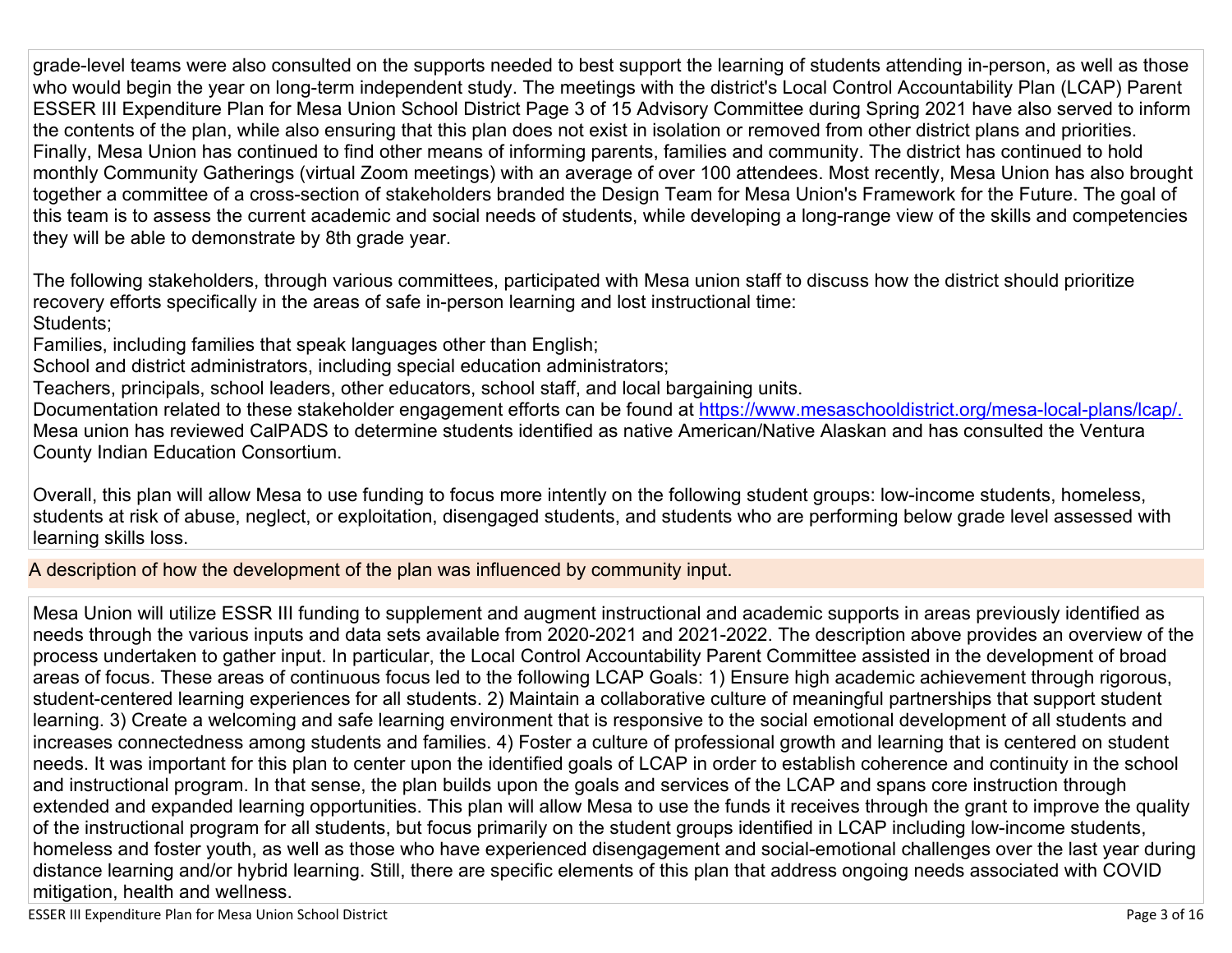# **[Actions and Expenditures to Address Student Needs](#page-13-0)**

The following is the LEA's plan for using its ESSER III funds to meet students' academic, social, emotional, and mental health needs, as well as how the LEA will address the opportunity gaps that existed before, and were exacerbated by, the COVID-19 pandemic. In developing the plan, the LEA has the flexibility to include actions described in existing plans, including the LCAP and/or Expanded Learning Opportunity (ELO) Grant Plan, to the extent that the action(s) address the requirements of the ESSER III Expenditure Plan. For specific requirements, please refer to the Actions and Expenditures to Address Student Needs section of the Instructions.

## **[Strategies for Continuous and Safe In-Person Learning](#page-13-1)**

A description of how the LEA will use funds to continuously and safely operate schools for in-person learning in a way that reduces or prevents the spread of the COVID-19 virus.

#### **Total ESSER III funds being used to implement strategies for continuous and safe in-person learning**

| $\$10,000$                                                                    |                                                    |                                                                                                                                                                                                                                                                                                                                                                                     |                                                        |
|-------------------------------------------------------------------------------|----------------------------------------------------|-------------------------------------------------------------------------------------------------------------------------------------------------------------------------------------------------------------------------------------------------------------------------------------------------------------------------------------------------------------------------------------|--------------------------------------------------------|
| <b>Plan Alignment (if</b><br>applicable)                                      | <b>Action Title</b>                                | <b>Action Description</b>                                                                                                                                                                                                                                                                                                                                                           | <b>Planned ESSER III</b><br><b>Funded Expenditures</b> |
| <b>Mesa Union School</b><br><b>District Reopening</b><br>Plan, pages 7, 23-27 | <b>COVID Mitigation Materials</b><br>and Equipment | <b>ESSER III funds will be used to fulfill ongoing needs for</b><br>materials used to mitigate spread of COVID and to sanitize<br>spaces. Specifically, personal protective equipment (PPE)<br>will need to be re-stocked and readily available. These<br>include disposable masks, cleaning/sanitizing materials, and<br>other equipment for staff and students. (allowable use 6) | \$10,000                                               |

# **[Addressing the Impact of Lost Instructional Time](#page-14-0)**

A description of how the LEA will use funds to address the academic impact of lost instructional time.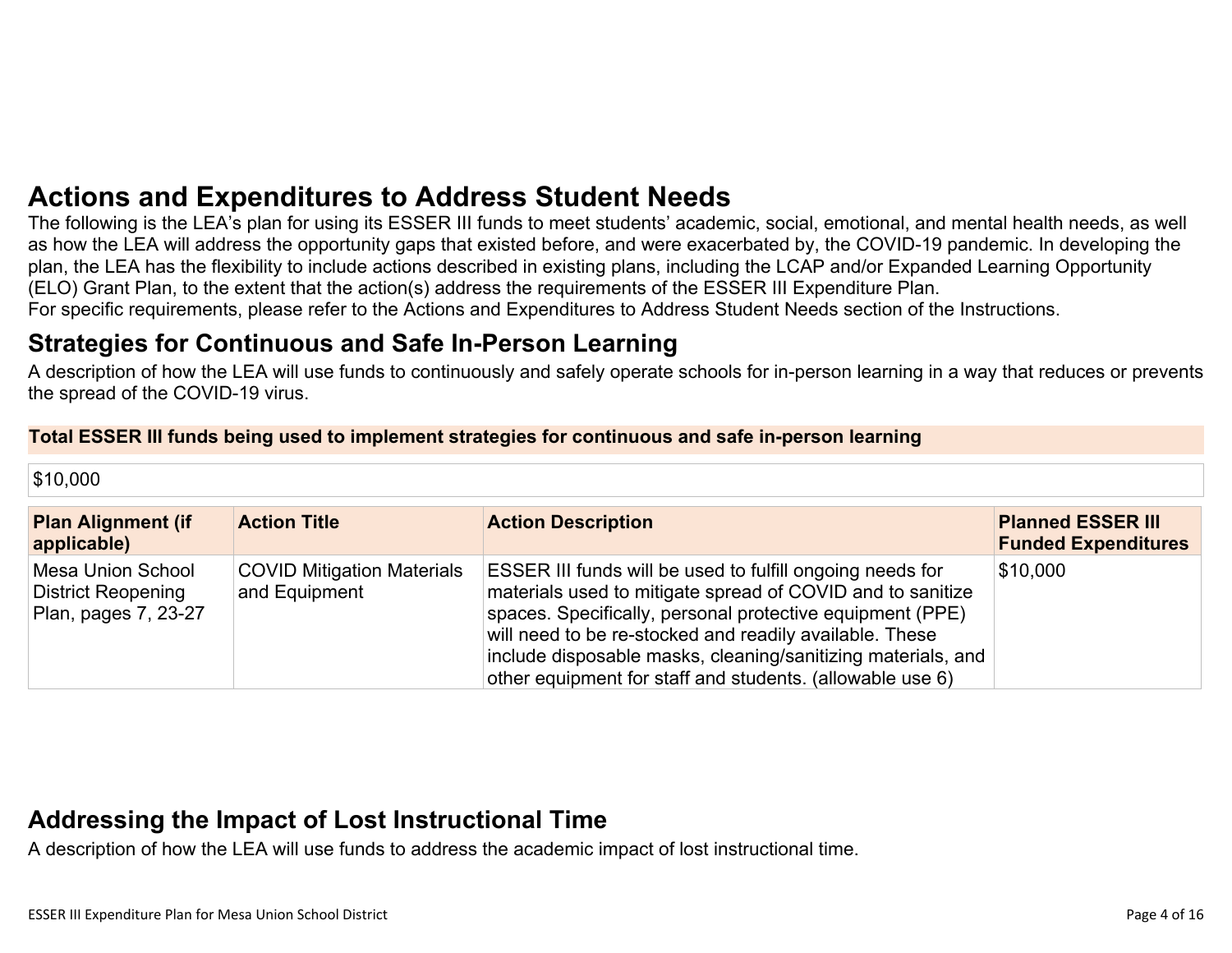## **Total ESSER III funds being used to address the academic impact of lost instructional time**

\$227,545

| <b>Plan Alignment (if</b><br>applicable) | <b>Action Title</b>                       | <b>Action Description</b>                                                                                                                                                                                                                                                                                                                                                                                                                                                                                                                                                                                 | <b>Planned ESSER III</b><br><b>Funded Expenditures</b> |
|------------------------------------------|-------------------------------------------|-----------------------------------------------------------------------------------------------------------------------------------------------------------------------------------------------------------------------------------------------------------------------------------------------------------------------------------------------------------------------------------------------------------------------------------------------------------------------------------------------------------------------------------------------------------------------------------------------------------|--------------------------------------------------------|
| Mesa LCAP, Goal 1,<br>Action 4           | Multi-Tiered Systems of<br>Support (MTSS) | ESSER III funds will be used to expand literacy supports for<br>students in need, particularly those disproportionately<br>impacted by the loss of instructional time as well as targeted<br>student groups. Specifically, these funds will be used to<br>purchase additional systems for targeted support. In 2021-<br>2022, Mesa implemented the Sonday Literacy System for<br>students whose literacy level was currently at pre-reader to<br>emerging reader. There is still a need for a coherent system<br>for students in the areas of fluency and reading<br>comprehension. (allowable use 3, 14) | \$80,000                                               |
| Mesa LCAP, Goal 1,<br>Action 4           | <b>Certificated Teacher</b>               | ESSER III funds will be utilized to hire and retain highly-<br>qualified certificated teacher. This is an allowable expense<br>per ESSR III guidelines, "other activities that are necessary<br>to maintain operations and continuity of services and<br>continuing to employ existing staff." (allowable use 14) In<br>particular, the focus of the staffing support is to engage low-<br>income students, homeless and foster youth, as well as<br>those who have experienced disengagement and social-<br>emotional challenges during distance learning and/or hybrid<br>learning.                     | \$75,000                                               |
| Mesa LCAP, Goal 1,<br>Action 4           | Paraprofessional Support                  | ESSER III funds will be utilized to hire and retain highly-<br>qualified paraprofessional support for both in-school and<br>after-school learning support. In particular, the focus of the<br>staffing support is to include low-income students, homeless<br>and foster youth, as well as those who have experienced<br>disengagement and social-emotional challenges during<br>distance learning and/or hybrid learning. (allowable use 14)                                                                                                                                                             | \$37,545                                               |
| Mesa LCAP, Goal 3,<br>Action 3           | Socio-emotional Support<br>and Learning   | ESSER III funds will be used to secure and implement a<br>social-emotional curriculum. With students experiencing<br>disrupted learning, as result of the COVID-19 pandemic                                                                                                                                                                                                                                                                                                                                                                                                                               | \$20,000                                               |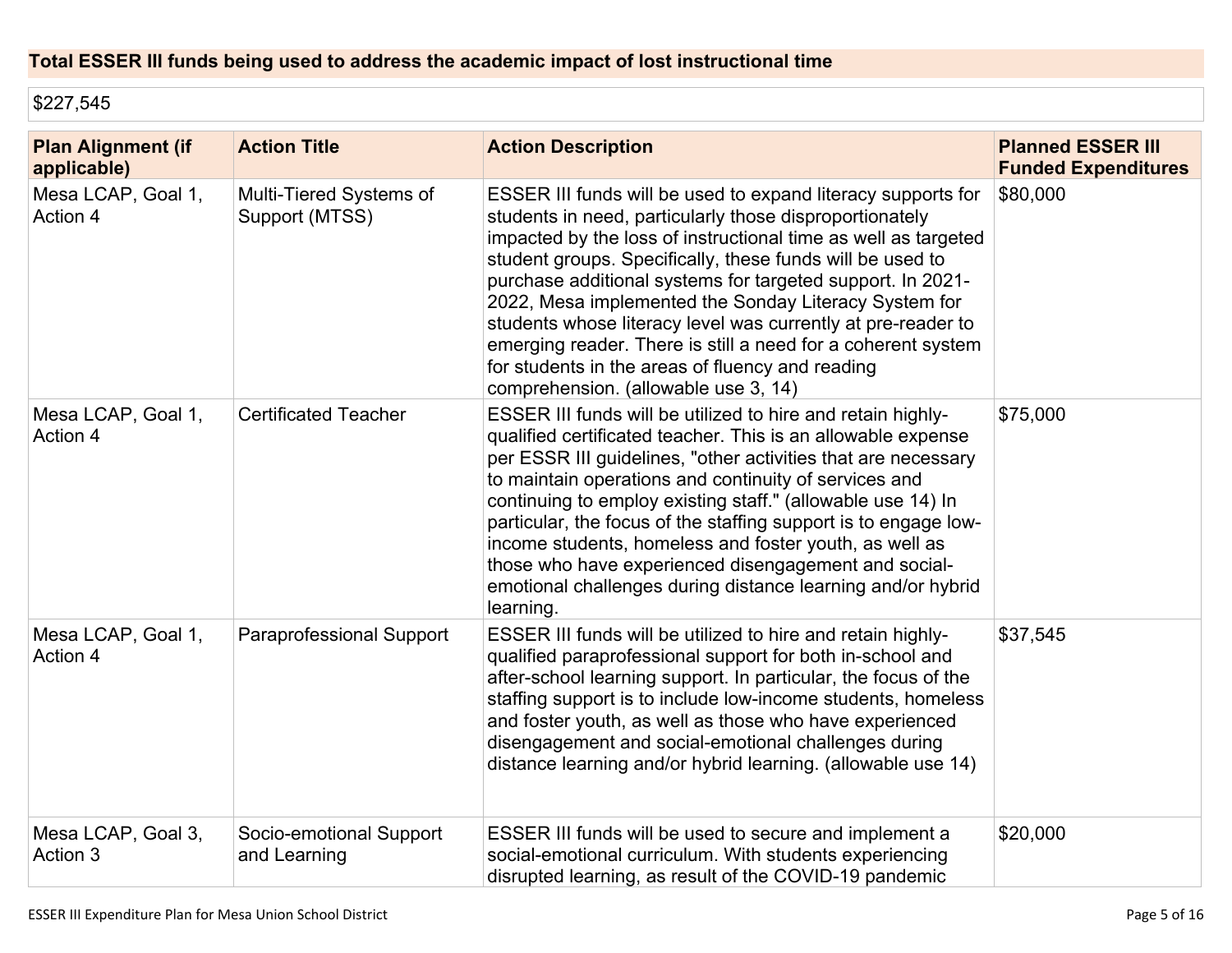| <b>Plan Alignment (if</b><br>applicable) | <b>Action Title</b>                                    | <b>Action Description</b>                                                                                                                                                                                                                                                                                                                                                                                                                                                                                                                                                                                                                                                                                                                                                                                 | <b>Planned ESSER III</b><br><b>Funded Expenditures</b> |
|------------------------------------------|--------------------------------------------------------|-----------------------------------------------------------------------------------------------------------------------------------------------------------------------------------------------------------------------------------------------------------------------------------------------------------------------------------------------------------------------------------------------------------------------------------------------------------------------------------------------------------------------------------------------------------------------------------------------------------------------------------------------------------------------------------------------------------------------------------------------------------------------------------------------------------|--------------------------------------------------------|
|                                          |                                                        | since March 2020, establishing positive routines and<br>character development is critical to the school climate.<br>These funds will pay for materials, training and early-phase<br>implementation. (allowable use 9)                                                                                                                                                                                                                                                                                                                                                                                                                                                                                                                                                                                     |                                                        |
| Mesa LCAP, Goal 3,<br>Action 1           | <b>CHAMPS Training &amp;</b><br>Ongoing Implementation | ESSER III funds will be used to continue to support the<br>ongoing implementation of CHAMPS, including ongoing<br>training and professional learning. At this time, a sizeable<br>percentage of certificated staff are either recent hires to<br>Mesa and/or have 5 or less years of service (approximately<br>35% of certificated staff), which signals that ongoing training<br>and support is critical to building continuity of expectations<br>for students, particularly those students impacted by the loss<br>instructional time. Furthermore, classified personnel must<br>also be appropriately trained and supported. These funds<br>would be used to purchase materials and trainings through<br>Safe and Civil Schools, the publisher and content developer<br>of CHAMPS. (allowable use 14) | \$15,000                                               |

# **[Use of Any Remaining Funds](#page-14-1)**

A description of the how the LEA will use any remaining ESSER III funds, as applicable.

## **Total ESSER III funds being used to implement additional actions**

N/A

| <b>Plan Alignment (if</b><br>applicable) | <b>Action Title</b> | <b>Action Description</b> | <b>Planned ESSER III</b><br><b>Funded Expenditures</b> |
|------------------------------------------|---------------------|---------------------------|--------------------------------------------------------|
|                                          |                     |                           |                                                        |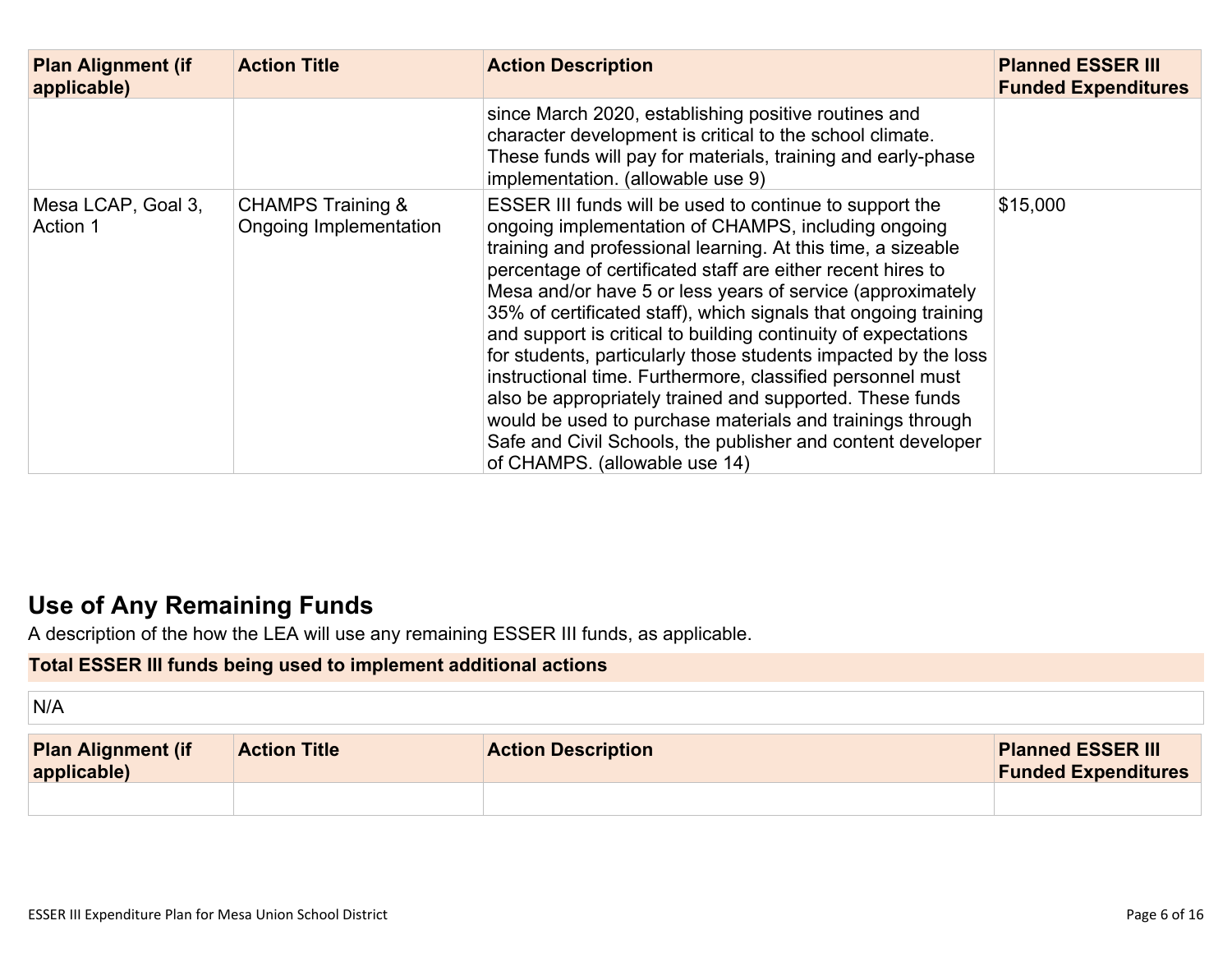# **[Ensuring Interventions are Addressing Student Needs](#page-14-2)**

The LEA is required to ensure its interventions will respond to the academic, social, emotional, and mental health needs of all students, and particularly those students most impacted by the COVID–19 pandemic. The following is the LEA's plan for ensuring that the actions and expenditures in the plan are addressing the identified academic, social, emotional, and mental health needs of its students, and particularly those students most impacted by the COVID–19 pandemic.

| <b>Action Title(s)</b>                                   | <b>How Progress will be Monitored</b>                                                                                                                                                                                                                                                                                                               | <b>Frequency of Progress Monitoring</b>                                                                                                                                          |
|----------------------------------------------------------|-----------------------------------------------------------------------------------------------------------------------------------------------------------------------------------------------------------------------------------------------------------------------------------------------------------------------------------------------------|----------------------------------------------------------------------------------------------------------------------------------------------------------------------------------|
| <b>COVID Mitigation Materials</b><br>and Equipment       | Mesa will continuously monitor PPE, cleaning<br>and sanitation supplies, and related equipment<br>in order to replenish as necessary. In addition,<br>Mesa Union will closely monitor any updates<br>from VCPH, to ensure that the safety<br>procedures in the district's COVID-19 Safety<br>Plan are up-to-date and reflect current<br>guidelines. | Weekly supply inventories, including immediate response to<br>safety equipment and needs. Based on weekly supply<br>inventories, safety equipment will be replenished as needed. |
| <b>School Socio-emotional</b><br>Support<br>and Learning | As Mesa implements the social-emotional<br>support program, including social emotional<br>counseling, a site team, composed of the<br>Principal, Asst. Principal, and Counselor to<br>review student progress as measured by<br>surveys and monitoring tools provided by the<br>character development program.                                      | Monthly meetings with admin and assigned staff                                                                                                                                   |
| <b>CHAMPS Training &amp;</b><br>Ongoing Implementation   | As Mesa implements CHAMPS staff<br>professional development it will utilize both<br>surveys and monitoring tools provided by Safe<br>and Civil Schools.                                                                                                                                                                                             | Monthly site meetings with admin and staff, as well as<br>quarterly collaborative meetings with admin and trainer(s)                                                             |
| <b>Certificated Teacher</b>                              | Mesa will monitor through both regular<br>classroom visitations and observations as well<br>as the certificated staff evaluation process.                                                                                                                                                                                                           | Monthly and quarterly with admin and teachers, as well as<br>the annual evaluation                                                                                               |
| <b>Paraprofessional Support</b>                          | Mesa will monitor through both regular<br>classroom visitations and observations as well<br>as the classified staff evaluation process.                                                                                                                                                                                                             | Quarterly with admin and paraprofessional, as well as the<br>annual evaluation                                                                                                   |
| Multi-Tiered Systems of<br>Support                       | Mesa Union School District will continue to<br>employ the use of Multi-Tiered Systems of<br>Support as it has for several years. During                                                                                                                                                                                                             | Weekly meetings with admin and staff.                                                                                                                                            |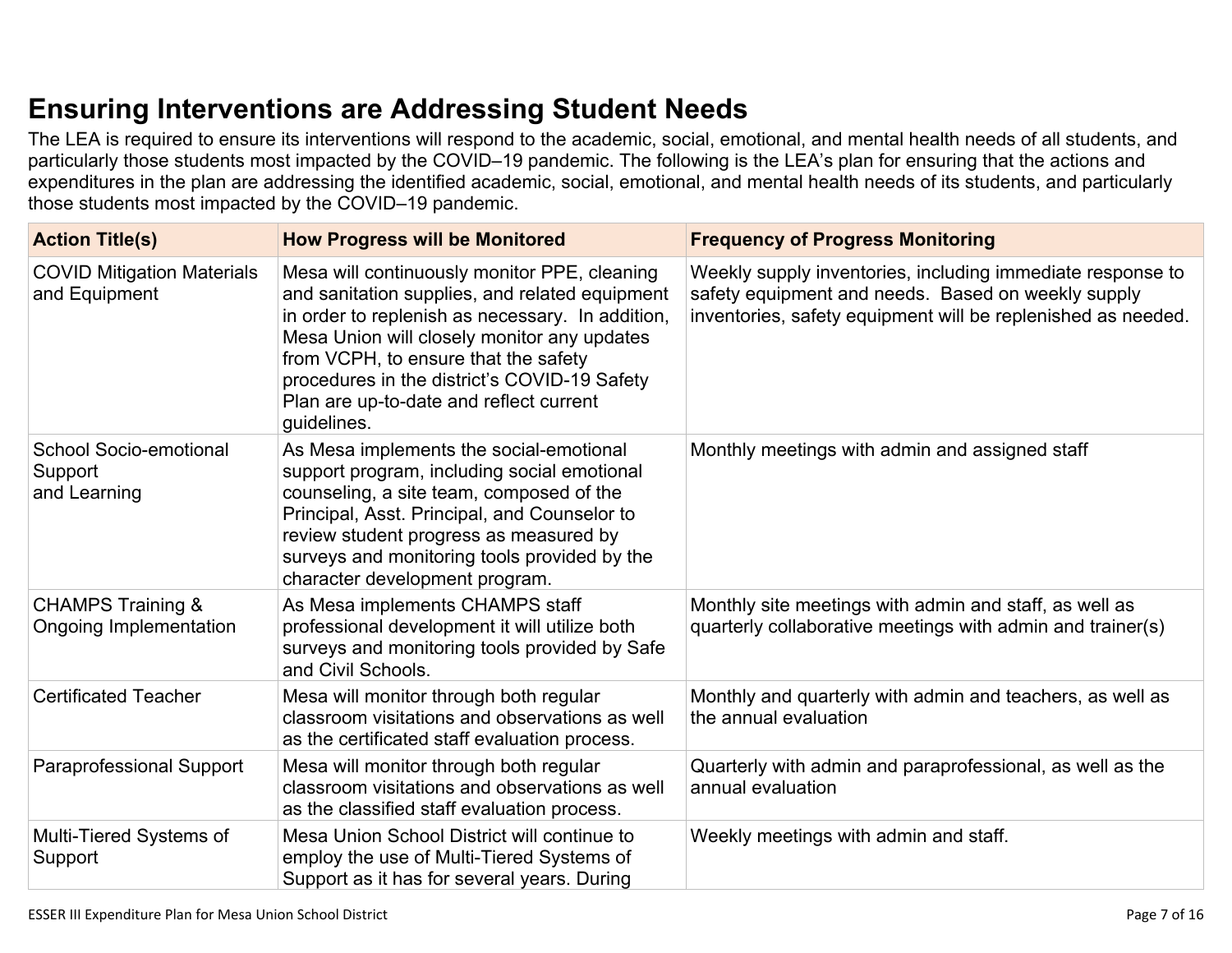| <b>Action Title(s)</b> | <b>How Progress will be Monitored</b>                                                                                                                                                                                                                  | <b>Frequency of Progress Monitoring</b> |
|------------------------|--------------------------------------------------------------------------------------------------------------------------------------------------------------------------------------------------------------------------------------------------------|-----------------------------------------|
|                        | 2021-2022, Mesa Union reconfigured Tiger<br>Time in grades TK-5 to allow for greater<br>flexibility during core instruction and transitioned<br>to a modified block schedule in middle<br>school(grades 6-8) to increase continuity of<br>instruction. |                                         |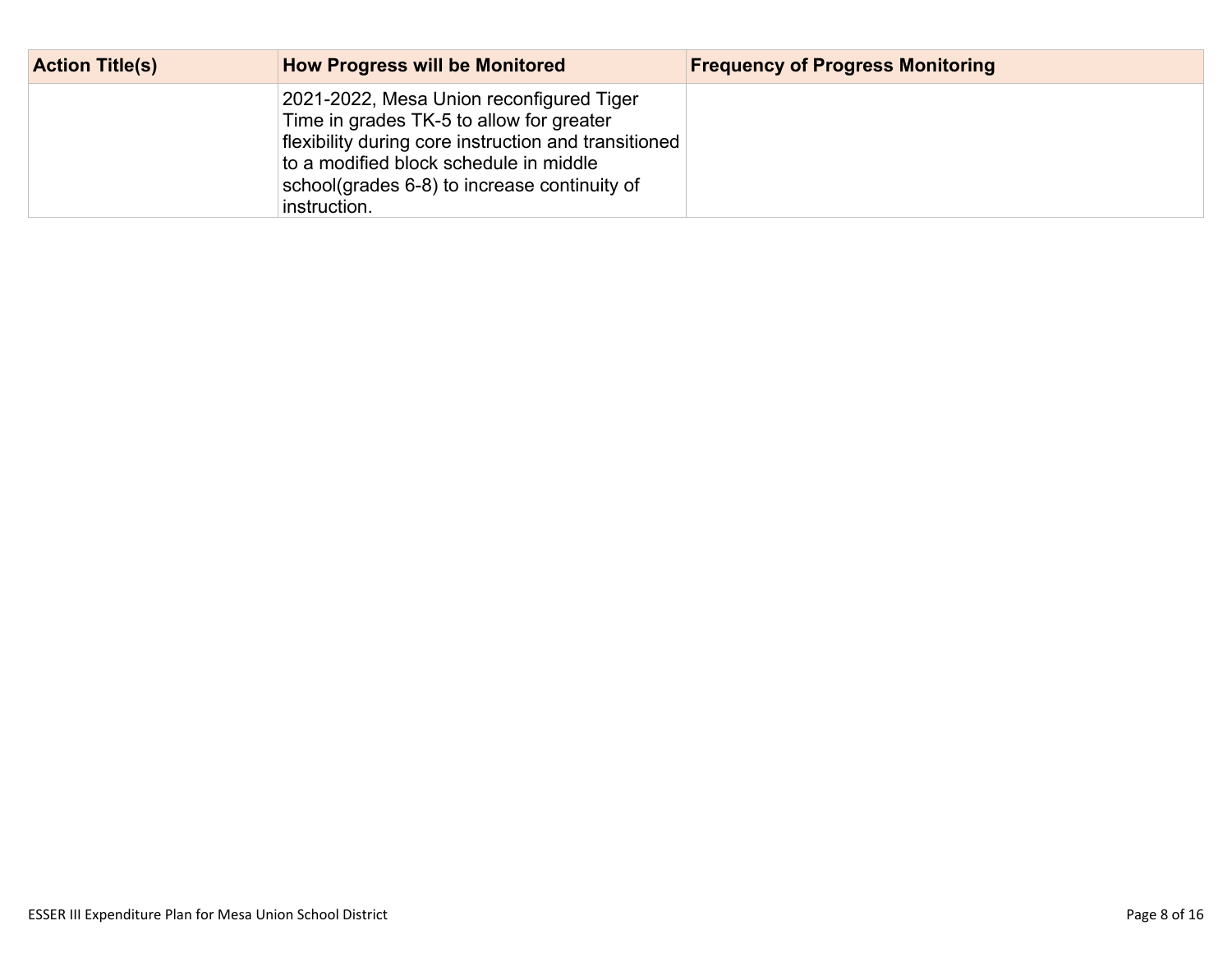# **ESSER III Expenditure Plan Instructions**

#### **Introduction**

School districts, county offices of education (COEs), or charter schools, collectively known as local educational agencies (LEAs), that receive Elementary and Secondary School Emergency Relief (ESSER) funds under the American Rescue Plan (ARP) Act, referred to as ESSER III funds, are required to develop a plan for how they will use ESSER III funds to, at a minimum, address students' academic, social, emotional, and mental health needs, as well as the opportunity gaps that existed before, and were exacerbated by, the COVID-19 pandemic.

The plan must be adopted by the local governing board or body of the LEA at a public meeting on or before October 29, 2021 and must be submitted for review and approval within five days of adoption. A school district must submit its ESSER III Expenditure Plan to its COE for review and approval; a COE must submit its plan to the California Department of Education for review and approval. A charter school must submit its plan to its chartering authority for review and to the COE of the county in which the charter school operates for review and approval.

In addition, consistent with the requirements of the ARP, Volume 86, *Federal Register*, page 21201, April 22, 2021, the ESSER III Expenditure Plan must be:

- Written in an understandable and uniform format;
- Written in a language that parents can understand, to the extent practicable;
	- $\circ$  If it is not practicable to provide written translations to a parent with limited English proficiency, the plan must be orally translated for parents
- Provided in an alternative format to a parent who is an individual with a disability as defined by the Americans with Disabilities Act, upon request; and
- Be made publicly available on the LEA's website.

For additional information regarding ESSER III funding please see the ARP Act Funding web page at <https://www.cde.ca.gov/fg/cr/arpact.asp>.

*For technical assistance related to the completion of the ESSER III Expenditure Plan, please contact [EDReliefFunds@cde.ca.gov](mailto:EDReliefFunds@cde.ca.gov).* 

### **Fiscal Requirements**

- The LEA must use at least 20 percent (20%) of its ESSER III apportionment for expenditures related to addressing the academic impact of lost instructional time through the implementation of evidence-based interventions, such as summer learning or summer enrichment, extended day, comprehensive afterschool programs, or extended school year programs.
	- o For purposes of this requirement, "evidence-based interventions" include practices or programs that have **evidence** to show that they are effective at producing results and improving outcomes when implemented. This kind of evidence has generally been produced through formal studies and research. There are four tiers, or levels, of evidence: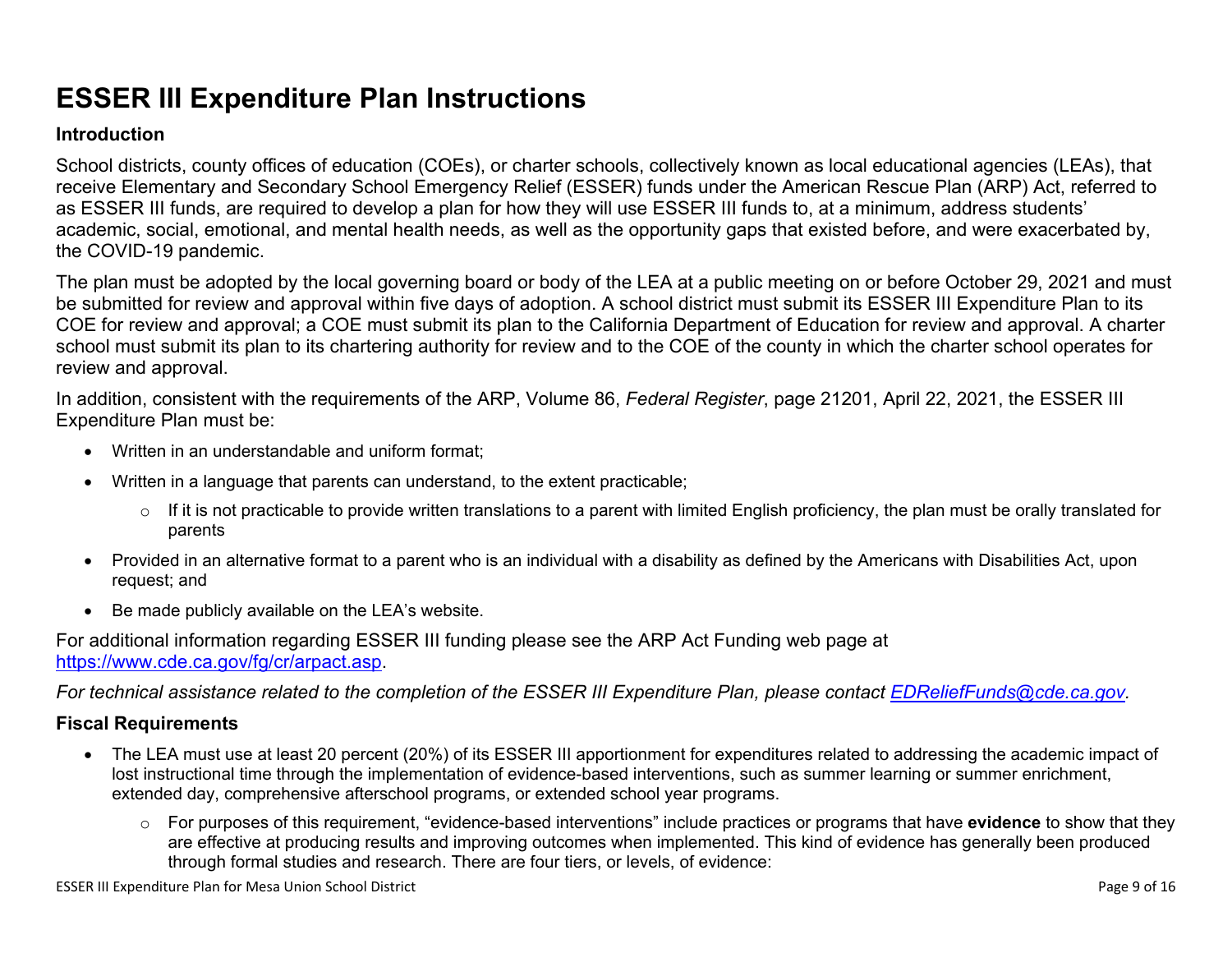- **Tier 1 Strong Evidence**: the effectiveness of the practices or programs is supported by one or more well-designed and wellimplemented randomized control experimental studies.
- **Tier 2 Moderate Evidence**: the effectiveness of the practices or programs is supported by one or more well-designed and wellimplemented quasi-experimental studies.
- **Tier 3 Promising Evidence**: the effectiveness of the practices or programs is supported by one or more well-designed and wellimplemented correlational studies (with statistical controls for selection bias).
- **Tier 4 Demonstrates a Rationale**: practices that have a well-defined logic model or theory of action, are supported by research, and have some effort underway by a State Educational Agency, LEA, or outside research organization to determine their effectiveness.
- o **For additional information please see the Evidence-Based Interventions Under the ESSA web page at**  <https://www.cde.ca.gov/re/es/evidence.asp>**.**
- The LEA must use the remaining ESSER III funds consistent with section 2001(e)(2) of the ARP Act, including for:
	- $\circ$  Any activity authorized by the Elementary and Secondary Education Act (ESEA) of 1965;
	- $\circ$  Any activity authorized by the Individuals with Disabilities Education Act (IDEA);
	- o Any activity authorized by the Adult Education and Family Literacy Act;
	- $\circ$  Any activity authorized by the Carl D. Perkins Career and Technical Education Act of 2006;
	- $\circ$  Coordination of preparedness and response efforts of LEAs with State, local, Tribal, and territorial public health departments, and other relevant agencies, to improve coordinated responses among such entities to prevent, prepare for, and respond to COVID-19;
	- $\circ$  Activities to address the unique needs of low-income students, students with disabilities, English learners, racial and ethnic minorities, homeless students, and foster youth, including how outreach and service delivery will meet the needs of each population;
	- o Developing and implementing procedures and systems to improve the preparedness and response efforts of LEAs;
	- $\circ$  Training and professional development for staff of the LEA on sanitation and minimizing the spread of infectious diseases;
	- $\circ$  Purchasing supplies to sanitize and clean the facilities of an LEA, including buildings operated by such agency;
	- $\circ$  Planning for, coordinating, and implementing activities during long-term closures, including providing meals to eligible students, providing technology for online learning to all students, providing guidance for carrying out requirements under IDEA, and ensuring other educational services can continue to be provided consistent with all Federal, State, and local requirements;
	- $\circ$  Purchasing education technology (including hardware, software, and connectivity) for students who are served by the LEA that aids in regular and substantive educational interaction between students and their classroom instructors, including low-income students and children with disabilities, which may include assistive technology or adaptive equipment;
	- $\circ$  Providing mental health services and supports, including through the implementation of evidence-based full-service community schools;
	- o Planning and implementing activities related to summer learning and supplemental after school programs, including providing classroom instruction or online learning during the summer months and addressing the needs of underserved students;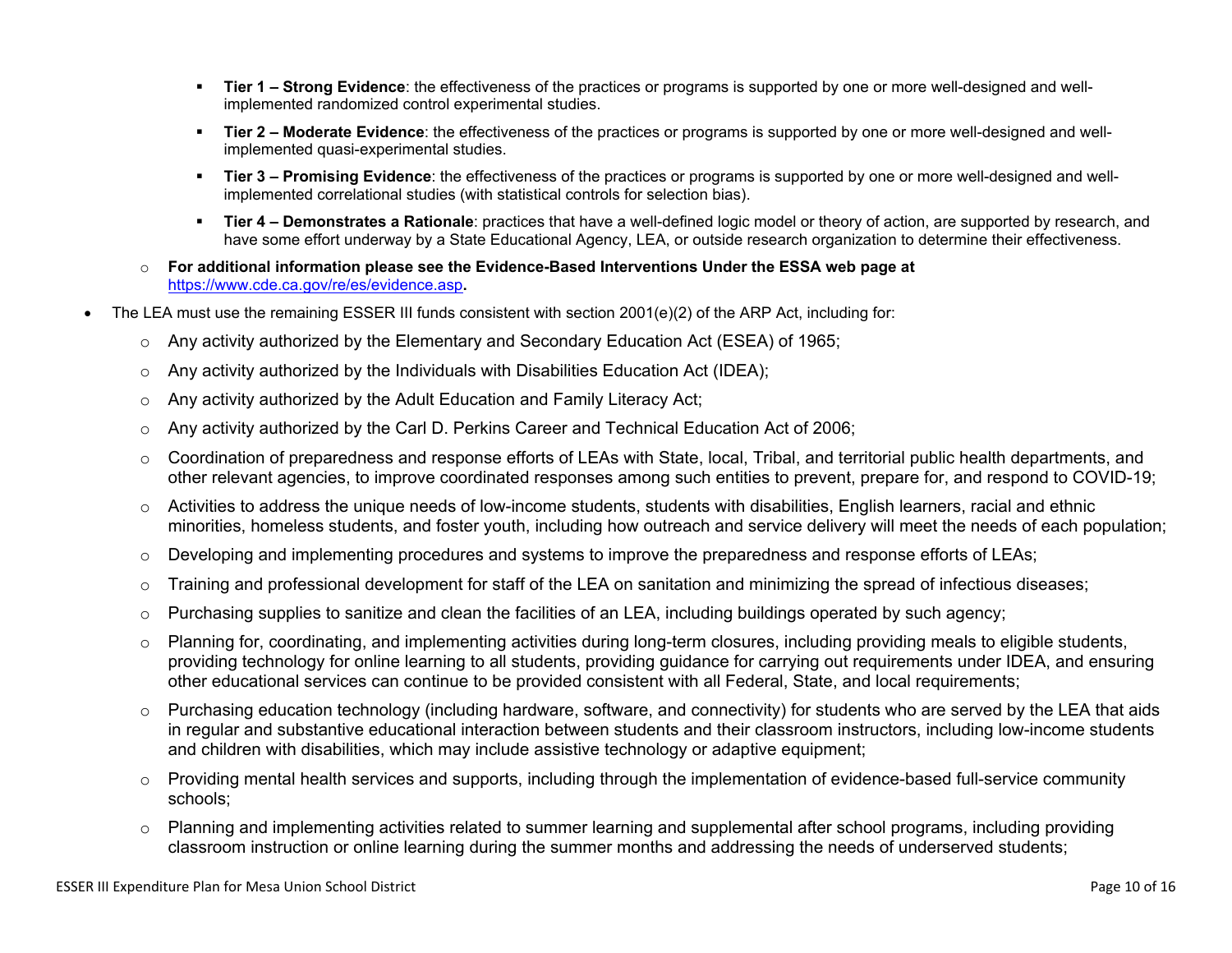- $\circ$  Addressing learning loss among students, including underserved students, by:
	- Administering and using high-quality assessments that are valid and reliable, to accurately assess students' academic progress and assist educators in meeting students' academic needs, including through differentiated instruction,
	- **IMPLEMENTER IMPLEMENT EVALUATE:** Implementing evidence-based activities to meet the comprehensive needs of students,
	- Providing information and assistance to parents and families of how they can effectively support students, including in a distance learning environment, and
	- Tracking student attendance and improving student engagement in distance education;

**Note:** A definition of "underserved students" is provided in the Community Engagement section of the instructions.

- $\circ$  School facility repairs and improvements to enable operation of schools to reduce risks of virus transmission and exposure to environmental health hazards, and to support student health needs;
- $\circ$  Inspection, testing, maintenance, repair, replacement, and upgrade projects to improve the indoor air quality in school facilities, including mechanical and nonmechanical heating, ventilation, and air conditioning systems, filtering, purification and other air cleaning, fans, control systems, and window and door replacement;
- $\circ$  Developing strategies and implementing public health protocols including, to the greatest extent practicable, policies in line with guidance from the Centers for Disease Control and Prevention (CDC) for the reopening and operation of school facilities to effectively maintain the health and safety of students, educators, and other staff;
- $\circ$  Other activities that are necessary to maintain the operation of and continuity of services in LEAs and continuing to employ existing staff of the LEA.

### <span id="page-10-0"></span>**Other LEA Plans Referenced in this Plan**

In developing the plan, the LEA has flexibility to include community input and/or actions included in other planning documents, such as the Local Control and Accountability Plan (LCAP) and/or the Expanded Learning Opportunities (ELO) Grant Plan, provided that the input and/or actions address the requirements of the ESSER III Expenditure Plan.

An LEA that chooses to utilize community input and/or actions from other planning documents must provide the name of the plan(s) referenced by the LEA and a description of where the plan(s) may be accessed by the public (such as a link to a web page or the street address of where the plan(s) are available) in the table. The LEA may add or delete rows from the table as necessary.

An LEA that chooses not to utilize community input and/or actions from other planning documents may provide a response of "Not Applicable" in the table.

#### <span id="page-10-1"></span>**Summary of Expenditures**

The Summary of Expenditures table provides an overview of the ESSER III funding received by the LEA and how the LEA plans to use its ESSER III funds to support the strategies and interventions being implemented by the LEA.

#### **Instructions**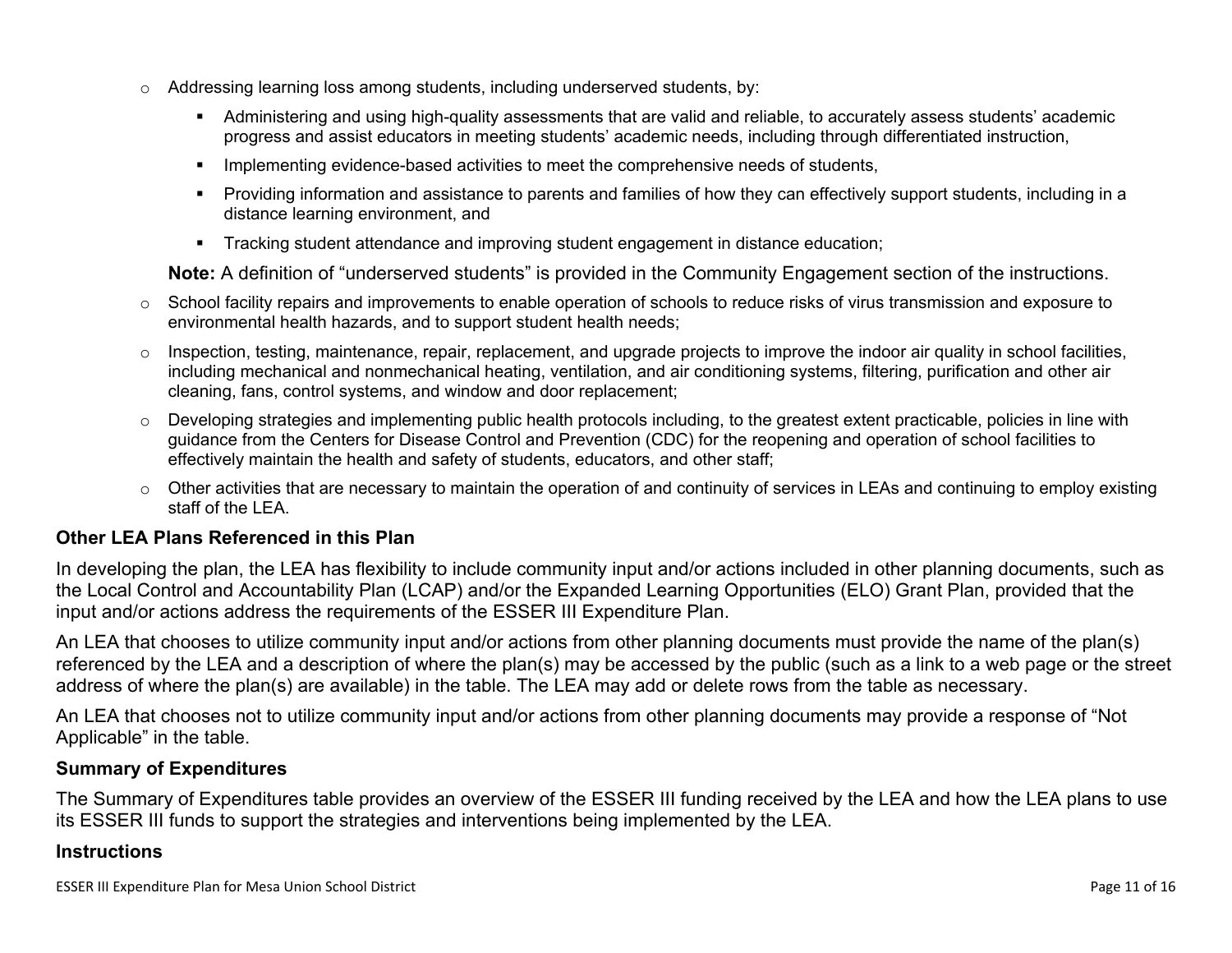For the 'Total ESSER III funds received by the LEA,' provide the total amount of ESSER III funds received by the LEA.

In the Total Planned ESSER III Expenditures column of the table, provide the amount of ESSER III funds being used to implement the actions identified in the applicable plan sections.

For the 'Total ESSER III funds included in this plan,' provide the total amount of ESSER III funds being used to implement actions in the plan.

### <span id="page-11-0"></span>**Community Engagement**

### **Purpose and Requirements**

An LEA's decisions about how to use its ESSER III funds will directly impact the students, families, and the local community, and thus the LEA's plan must be tailored to the specific needs faced by students and schools. These community members will have significant insight into what prevention and mitigation strategies should be pursued to keep students and staff safe, as well as how the various COVID–19 prevention and mitigation strategies impact teaching, learning, and day-to-day school experiences.

An LEA must engage in meaningful consultation with the following community members, as applicable to the LEA:

- Students:
- Families, including families that speak languages other than English;
- School and district administrators, including special education administrators;
- Teachers, principals, school leaders, other educators, school staff, and local bargaining units, as applicable.

"Meaningful consultation" with the community includes considering the perspectives and insights of each of the required community members in identifying the unique needs of the LEA, especially related to the effects of the COVID-19 pandemic. Comprehensive strategic planning will utilize these perspectives and insights to determine the most effective strategies and interventions to address these needs through the programs and services the LEA implements with its ESSER III funds.

Additionally, an LEA must engage in meaningful consultation with the following groups to the extent that they are present or served in the LEA:

- Tribes;
- Civil rights organizations, including disability rights organizations (e.g. the American Association of People with Disabilities, the American Civil Liberties Union, National Association for the Advancement of Colored People, etc.); and
- Individuals or advocates representing the interests of children with disabilities, English learners, homeless students, foster youth, migratory students, children who are incarcerated, and other underserved students.
	- o For purposes of this requirement "underserved students" include:
		- Students who are low-income: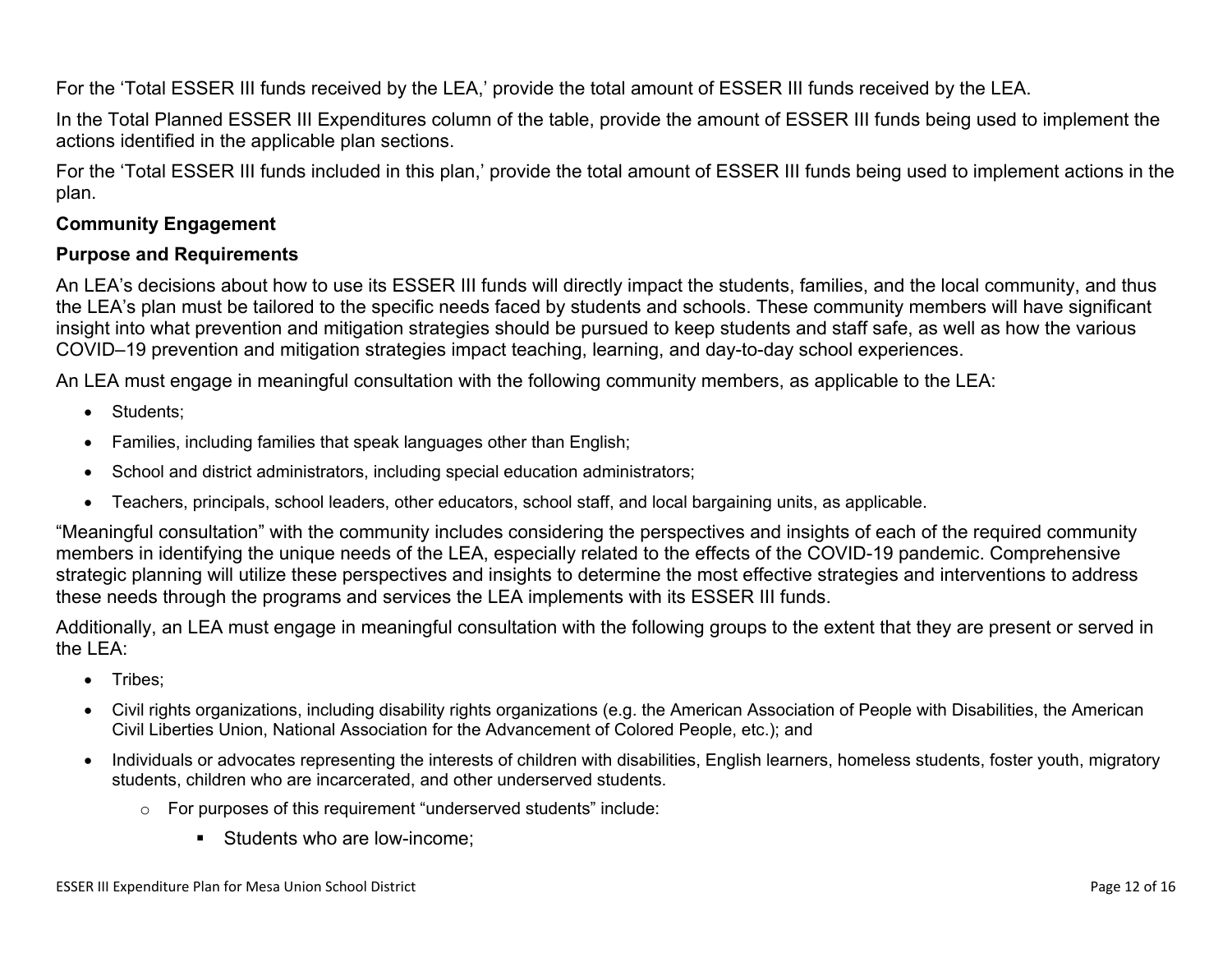- Students who are English learners;
- Students of color:
- Students who are foster youth;
- Homeless students;
- **Students with disabilities: and**
- **Migratory students.**

LEAs are also encouraged to engage with community partners, expanded learning providers, and other community organizations in developing the plan.

Information and resources that support effective community engagement may be found under *Resources* on the following web page of the CDE's website: <https://www.cde.ca.gov/re/lc>.

### **Instructions**

In responding to the following prompts, the LEA may reference or include input provided by community members during the development of existing plans, including the LCAP and/or the ELO Grant Plan, to the extent that the input is applicable to the requirements of the ESSER III Expenditure Plan. Descriptions provided should include sufficient detail yet be sufficiently succinct to promote a broad understanding among the LEA's local community.

### **A description of the efforts made by the LEA to meaningfully consult with its required community members and the opportunities provided by the LEA for public input in the development of the plan.**

A sufficient response to this prompt will describe how the LEA sought to meaningfully consult with its required community members in the development of the plan, how the LEA promoted the opportunities for community engagement, and the opportunities that the LEA provided for input from the public at large into the development of the plan.

As noted above, a description of "meaningful consultation" with the community will include an explanation of how the LEA has considered the perspectives and insights of each of the required community members in identifying the unique needs of the LEA, especially related to the effects of the COVID-19 pandemic.

## **A description of the how the development of the plan was influenced by community input.**

A sufficient response to this prompt will provide clear, specific information about how input from community members and the public at large was considered in the development of the LEA's plan for its use of ESSER III funds. This response must describe aspects of the ESSER III Expenditure Plan that were influenced by or developed in response to input from community members.

- For the purposes of this prompt, "aspects" may include:
	- Prevention and mitigation strategies to continuously and safely operate schools for in-person learning;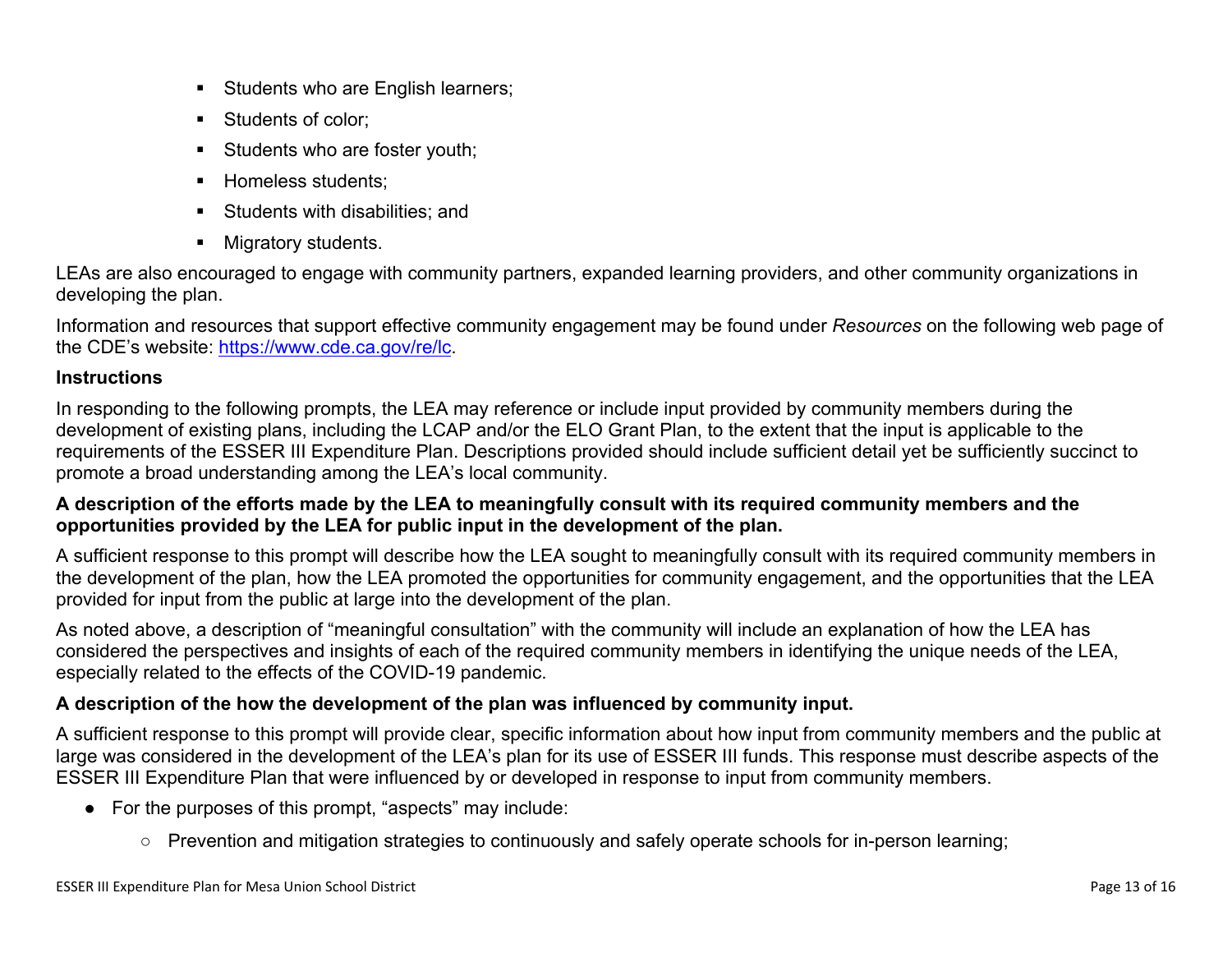- Strategies to address the academic impact of lost instructional time through implementation of evidence-based interventions (e.g. summer learning or summer enrichment, extended day, comprehensive afterschool programs, or extended school year programs);
- Any other strategies or activities implemented with the LEA's ESSER III fund apportionment consistent with section 2001(e)(2) of the ARP Act; and
- Progress monitoring to ensure interventions address the academic, social, emotional, and mental health needs for all students, especially those students disproportionately impacted by COVID-19

For additional information and guidance, please see the U.S. Department of Education's Roadmap to Reopening Safely and Meeting All Students' Needs Document, available here: [https://www2.ed.gov/documents/coronavirus/reopening-2.pdf.](https://www2.ed.gov/documents/coronavirus/reopening-2.pdf)

### <span id="page-13-0"></span>**Planned Actions and Expenditures**

#### **Purpose and Requirements**

As noted in the Introduction, an LEA receiving ESSER III funds is required to develop a plan to use its ESSER III funds to, at a minimum, address students' academic, social, emotional, and mental health needs, as well as the opportunity gaps that existed before, and were exacerbated by, the COVID-19 pandemic.

#### **Instructions**

An LEA has the flexibility to include actions described in existing plans, including the LCAP and/or ELO Grant Plan, to the extent that the action(s) address the requirements of the ESSER III Expenditure Plan. When including action(s) from other plans, the LEA must describe how the action(s) included in the ESSER III Expenditure Plan supplement the work described in the plan being referenced. The LEA must specify the amount of ESSER III funds that it intends to use to implement the action(s); these ESSER III funds must be in addition to any funding for those action(s) already included in the plan(s) referenced by the LEA. Descriptions of actions provided should include sufficient detail yet be sufficiently succinct to promote a broad understanding among the LEA's local community.

#### <span id="page-13-1"></span>**Strategies for Continuous and Safe In-Person Learning**

Provide the total amount of funds being used to implement actions related to Continuous and Safe In-Person Learning, then complete the table as follows:

- If the action(s) are included in another plan, identify the plan and provide the applicable goal and/or action number from the plan. If the action(s) are not included in another plan, write "N/A".
- Provide a short title for the  $action(s)$ .
- Provide a description of the action(s) the LEA will implement using ESSER III funds for prevention and mitigation strategies that are, to the greatest extent practicable, in line with the most recent CDC guidance, in order to continuously and safely operate schools for in-person learning.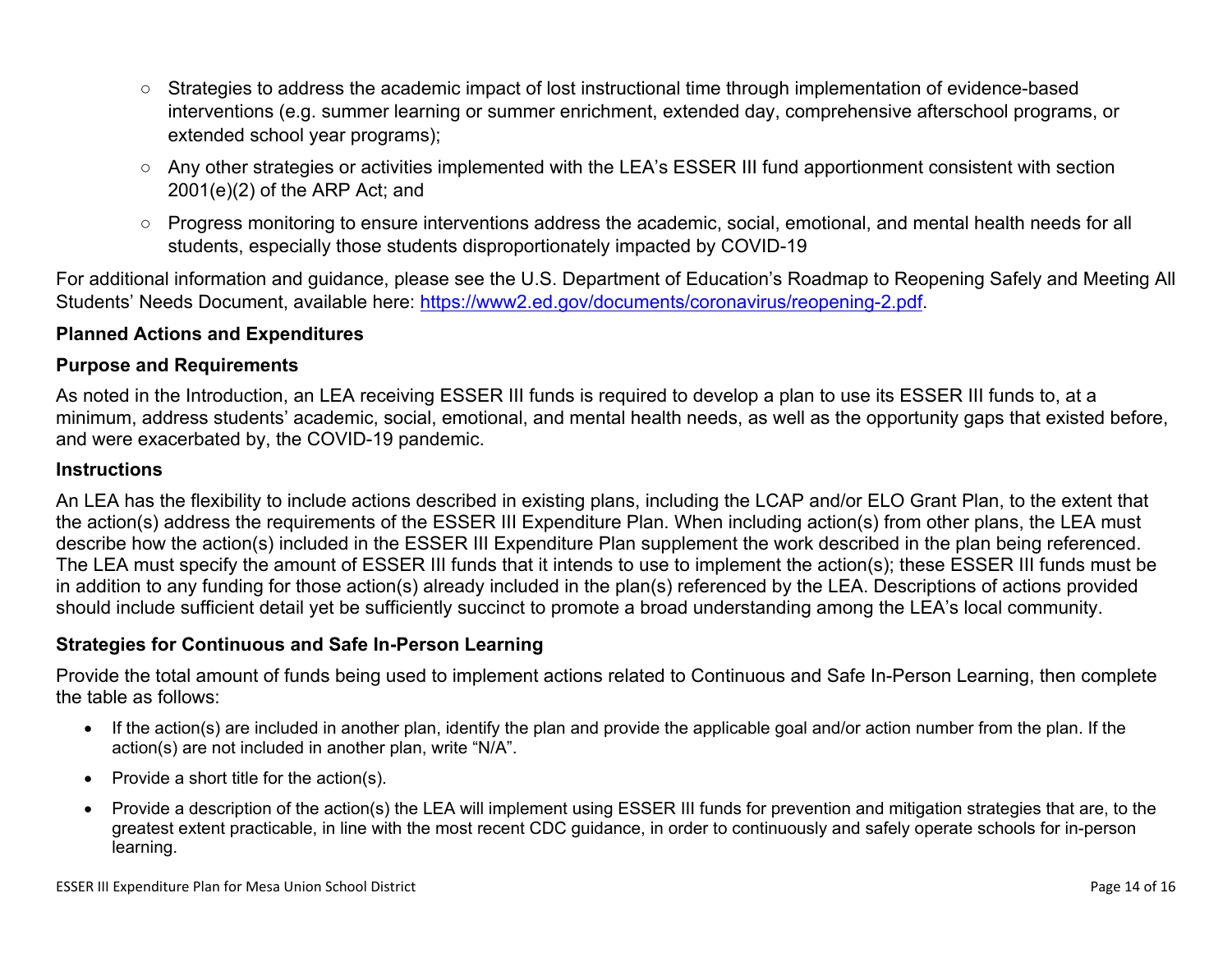Specify the amount of ESSER III funds the LEA plans to expend to implement the action(s); these ESSER III funds must be in addition to any funding for those action(s) already included in the plan(s) referenced by the LEA.

#### <span id="page-14-0"></span>**Addressing the Impact of Lost Instructional Time**

As a reminder, the LEA must use not less than 20 percent of its ESSER III funds to address the academic impact of lost instructional time. Provide the total amount of funds being used to implement actions related to addressing the impact of lost instructional time, then complete the table as follows:

- If the action(s) are included in another plan, identify the plan and provide the applicable goal and/or action number from the plan. If the action(s) are not included in another plan, write "N/A".
- Provide a short title for the  $action(s)$ .
- Provide a description of the action(s) the LEA will implement using ESSER III funds to address the academic impact of lost instructional time through the implementation of evidence-based interventions, such as summer learning or summer enrichment, extended day, comprehensive afterschool programs, or extended school year programs.
- Specify the amount of ESSER III funds the LEA plans to expend to implement the action(s); these ESSER III funds must be in addition to any funding for those action(s) already included in the plan(s) referenced by the LEA.

#### <span id="page-14-1"></span>**Use of Any Remaining Funds**

After completing the Strategies for Continuous and Safe In-Person Learning and the Addressing the Impact of Lost Instructional Time portions of the plan, the LEA may use any remaining ESSER III funds to implement additional actions to address students' academic, social, emotional, and mental health needs, as well as to address opportunity gaps, consistent with the allowable uses identified above in the Fiscal Requirements section of the Instructions. LEAs choosing to use ESSER III funds in this manner must provide the total amount of funds being used to implement actions with any remaining ESSER III funds, then complete the table as follows:

- If the action(s) are included in another plan, identify the plan and provide the applicable goal and/or action number from the plan. If the action(s) are not included in another plan, write "N/A".
- Provide a short title for the  $action(s)$ .
- Provide a description of any additional action(s) the LEA will implement to address students' academic, social, emotional, and mental health needs, as well as to address opportunity gaps, consistent with the allowable uses identified above in the Fiscal Requirements section of the Instructions. If an LEA has allocated its entire apportionment of ESSER III funds to strategies for continuous and safe in-person learning and/or to addressing the impact of lost instructional time, the LEA may indicate that it is not implementing additional actions.
- Specify the amount of ESSER III funds the LEA plans to expend to implement the action(s); these ESSER III funds must be in addition to any funding for those action(s) already included in the plan(s) referenced by the LEA. If the LEA it is not implementing additional actions the LEA must indicate "\$0".

#### <span id="page-14-2"></span>**Ensuring Interventions are Addressing Student Needs**